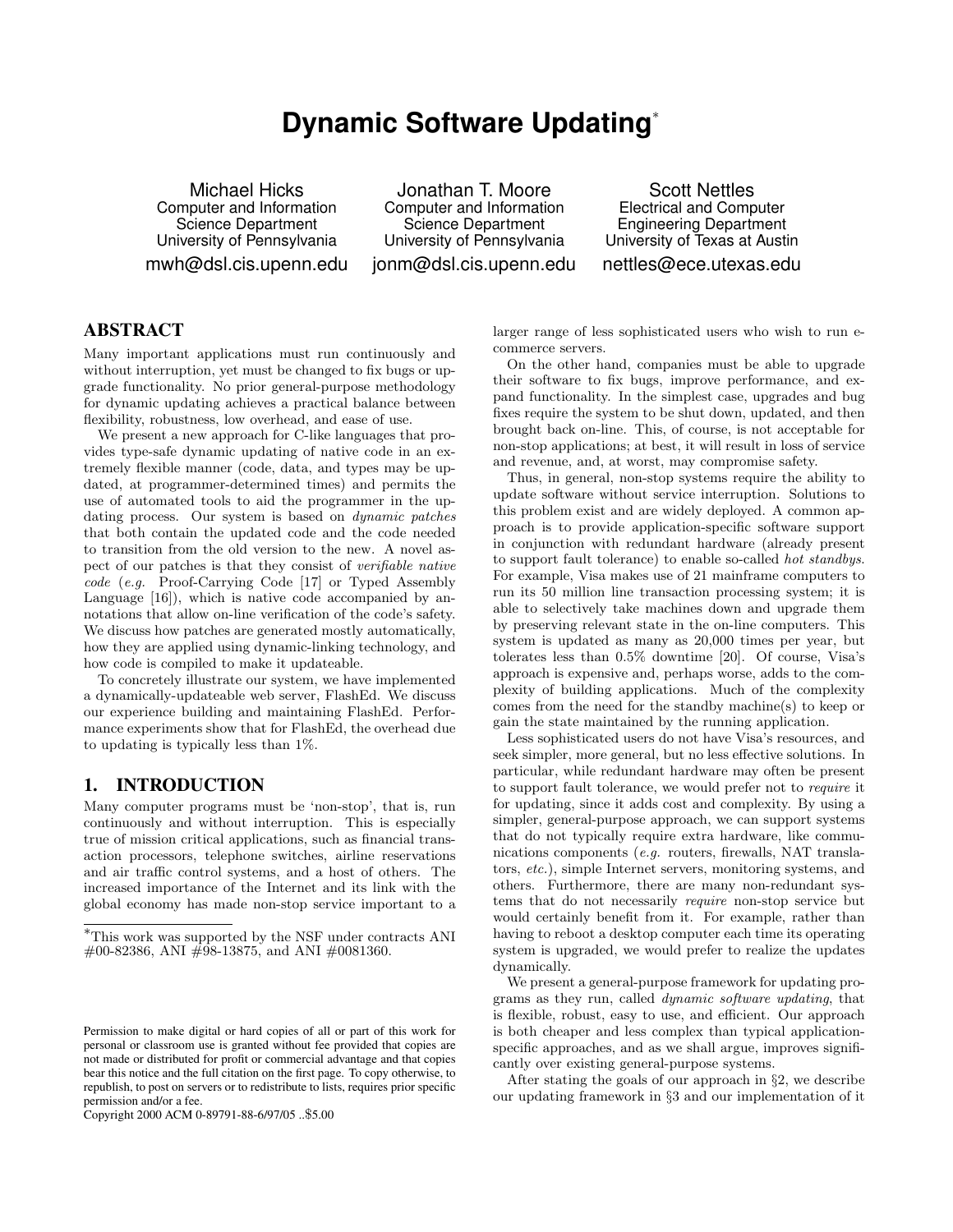using Typed Assembly Language [16] in §4. Our experience with a real-world application, a dynamically-updateable web server, FlashEd, is described in §5; its performance is presented in §6. We then move on to a more in-depth discussion of existing research and future directions before concluding. This work summarizes the first author's thesis [10]; readers seeking more explanation and analysis should look there.

# 2. GOALS AND APPROACH

What properties define an effective dynamic updating framework? To evaluate general-purpose dynamic updating systems, we establish four evaluation criteria:

- Flexibility. Any part of a running system should be updateable without requiring downtime.
- Robustness. A system should minimize the risk of error and crash due to an update, using automated means to promote update correctness.
- Ease of use. Generally speaking, the less complicated the updating process is, the less error-prone it will tend to be. The updating system should therefore be easy to use.
- Low overhead. Making a program updateable should impact its performance as little as possible.

In this section, we first argue that existing systems do not satisfy all of these criteria (we defer an in-depth discussion of related work to §7). Next, we describe the key aspects of our approach, and explain how they combine to successfully meet these requirements.

# 2.1 Existing Approaches

Unfortunately, no existing general-purpose updating system meets all of the desired criteria. Many systems have limited flexibility, constraining their evolutionary capabilities; for example, dynamic linking is a well-known mechanism, but while systems based upon dynamic linking [2, 21] may add new code to a running program, they cannot replace existing bindings with new ones. Those systems that do allow replacement typically either limit what can be updated  $(e.g., \text{ only abstract types } [7], \text{whole programs } [9], \text{ or class in-}$ stances  $[12]$ , when the updates can occur (e.g., only when updated code is inactive  $[7, 14, 6, 9]$ , or how the updates may occur (e.g., functions and values must not change their types [12], or changes to module and class signatures are restricted [14, 7]). These limitations leave open the possibility that a software update may be needed yet cannot be accomplished without downtime.

In many cases, there are few safeguards to ensure update correctness. Some systems, for example, break type safety [22, 12, 6, 9, 5] or have only dynamic checking [3], or require potentially error-prone hand-generation of complex patch files [13, 7, 14, 6, 9, 3, 5]. Others rely on uncommon source languages or properties [13, 4, 3] and hence are not broadly applicable. Finally, some systems impose a high overhead, either due to implementation complexities [13, 5], or due to a reliance on interpreted code [14].

# 2.2 Our Framework

Our framework, dynamic software updating, avoids the extra equipment and added complexity of typical applicationspecific approaches, and unlike previous general-purpose systems, it meets all four of the evaluation criteria through a novel combination of new and existing technology.

*Flexibility.* Our system permits changes to programs at the granularity of individual definitions, be they functions, types, or data. Furthermore, we allow these definitions to change in arbitrary ways; most notably, functions and data may change type, and named types may change definition. The system does not restrict when updates may be performed, even allowing active code to be updated. Our approach uses an imperative, C-like language, and should thus be widely usable.

*Robustness.* In our system, dynamic patches consist of verifiable native code, in particular Typed Assembly Language (TAL) [16]. As a result, a patch cannot crash the system or perform many incorrect actions since it can be proven to respect important safety properties, including type safety; ours is the first dynamic updating system to use verifiable native code. Our implementation builds on top of basic dynamic linking, keeping the implementation simple and robust.

*Ease of use.* Construction of patches is largely automated and clearly separated from the typical development process. When a new software version is completed, a tool compares the old and new versions of the source files to develop patches that reflect the differences. Although total automation is undecidable, our tool can nonetheless generate useful patch code for a majority of cases, leaving placeholders for the programmer in the other (infrequent) cases. No previous system both cleanly separates patch development from software development and provides automated support for patch construction.

Low Overhead. Our system imposes only a modest runtime overhead, largely inherited from dynamic linking. Because we use TAL, programs and patches consist of native code, giving obvious performance benefits as compared to interpreted systems like Java.

In short, our approach provides type-safe dynamic updating of native code in an extremely flexible manner and permits the use of automated tools to aid the programmer in the updating process. As a result, ours is the first dynamic updating system to satisfy all of the evaluation criteria.

# 3. FRAMEWORK

In this section, we discuss our general framework; details about our implementation of a specific instance of this framework are presented in §4. We assume an imperative source language, using C-like code in the examples.

# 3.1 Dynamic Patches

Central to our approach are dynamic patches; namely, ones that are applied to a running program. Dynamic patches differ from static patches, such as those created and applied using the Unix programs diff and patch, because they must deal with the state of the running program. We can abstractly define a dynamic patch of some file f as the pair  $(f', S)$ , where f' is the new code and S is an optional state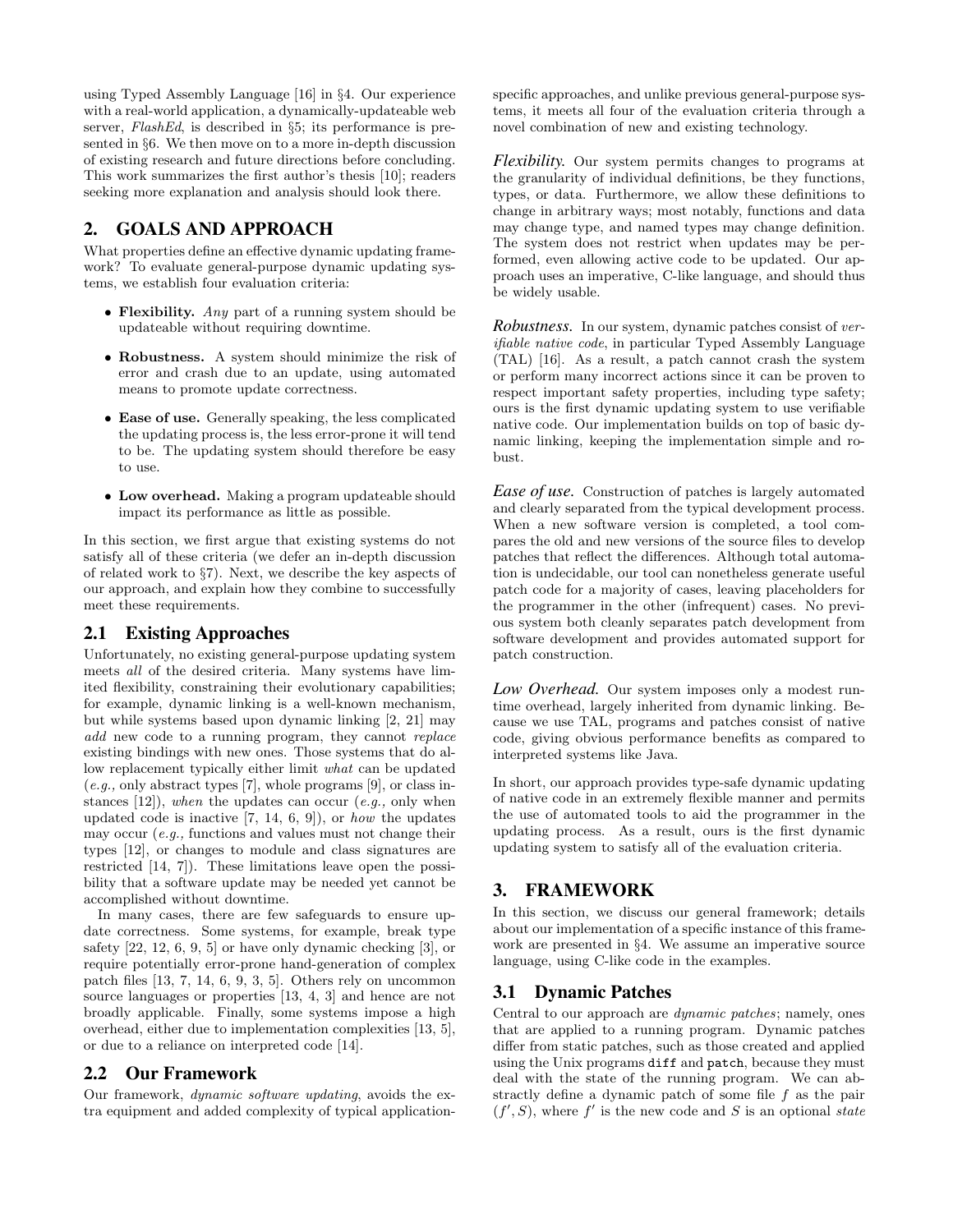```
static int num = 0;
int f(int a, int b) {
 num++;
 return a + b;
}
```
#### Figure 1: A file f

new version  $f'$ : static int num = 0; int f(int a, int b) { num++; return a \* b; } state transformer S void S ()  $f'$  :: num =  $f$  :: num;

Figure 2: Dynamic patch for  $f: (f', S)$ 

transformer function, used to convert the existing state to a form usable by the new code.

For example, consider the file  $f$  shown in Figure 1. The function f increments num to track the number of times it was called and returns the sum of its two arguments. Suppose we modify f to return the product of its arguments, producing  $f'$ . The dynamic patch that converts  $f$  to  $f'$  is shown in Figure 2. The state transformer function  $S$  is trivial: it copies the existing value of num in the old version  $f$  to the num variable in the new version  $f'$ . In general, arbitrary transformations are possible.

Because patches are applied to individual files, rather than whole programs, there is a problem in applying a single patch if exported code or data changes type: existing referers of changed items will access them at the old (now incorrect) type. In general, this problem can be 'corrected' by simultaneously applying patches to correct the callers. In most situations, it would not make sense to do otherwise; in transitioning from one version of a program to another, it only makes sense to patch all of the files that changed. However, for greater flexibility, we can extend the notion of a patch to optionally include stub functions to be interposed between old callers and new definitions to get the types right. There is no analogous construct for data, so if a patch changes the type of some global variable, then all the code that references that variable must be simultaneously changed.

## 3.2 Enabling Dynamic Patches

For reasons of flexibility and simplicity, we build dynamic patch application on top of dynamic linking. In essence, a patch is dynamically linked into the running program, and then the running program is transitioned from the old code to the new code. In this section, we consider possible mechanisms for transitioning the program to use dynamically linked patches. We arrive at our basic methodology by considering possible choices in light of our evaluation criteria, particularly flexibility, efficiency, and ease of use. We first consider updates to code and data, and then updates to type definitions.

#### *3.2.1 Code and Data Updates*

Once a patch has been dynamically linked into the program, existing function calls and data must be redirected to the stubs and new definitions in the patch. There are essentially two ways to do this: either by code relinking or by reference indirection. When using code relinking, the rest of the program is relinked after loading a patch; as a result, all references to the old definitions will be redirected to refer to the new ones. By contrast, reference indirection requires modules to be compiled so that references to other modules are indirected through a global indirection table. An update then consists of loading a patch and altering appropriate entries in the table to point to the patch.

With relinking, the process of updating is *active*: the dynamic linker must go through the entirety of the program and 'fix up' any existing code to point to the new code. With reference indirection, updating is passive: the existing code is compiled to notice changes. As a result, the linker does not need to keep track of the existing code and simply makes changes to the table, but at the cost of an extra indirection to access definitions through the table. In both cases it is the responsibility of the state transformer function to find references to old definitions that are stored in the program's data. For example, if the program defines a table of function pointers, the state transformer must redirect each pointer in the table to its new version.

We have chosen to use code relinking because it has two main benefits: it avoids extra indirection, reducing overhead, and it is simple to implement, enhancing robustness. In particular, we implement code relinking by reusing the code in the dynamic linker (described in §4.1). The only apparent burden is the need to keep track of the existing code to be able to relink it; but we must do this already, since the dynamic linker resolves external references in loaded code against all the existing code.

Ultimately, we could take a hybrid approach in which some elements are compiled to notice updates, and others must be relinked. One possibility that we have explored is to compile pointerful data (notably function pointers) to have an extra indirection, but require code references to be relinked. This would ease the requirement that the state transformer translate pointer data. We touch on this idea further in §7.

#### *3.2.2 Updating Type Definitions*

If we wish to preserve type-safety, we need a way to upgrade the type definitions as understood by the type-checker used by the dynamic linker. Again, there are basically two approaches we could take: replacement or renaming. With replacement, applying the patch replaces the existing type definition in the typechecking context with a new one. Newly loaded code is checked against the new definition, implying that to preserve consistency we must also convert any existing instances of the old type definition (whether in the heap, stack, or static data area) to the new one. Furthermore, any code that makes use of the old type elsewhere in the program must itself be replaced (unless the type is abstract; then only the code that implements the type must be replaced).

The alternative approach is type renaming. Instead of allowing type definitions to be replaced, we maintain a fixed notion of a type definition, and rely on the compiler to define a new type that logically replaces the old one by syntactically renaming occurrences of the old name with the new one. Renaming is similar to the idea of  $\alpha$ -conversion in scoped programming languages, in which a type definition can override a definition of the same name in a surrounding scope; the overriding type is renamed to avoid the clash. The consequence of this approach is that when the patch is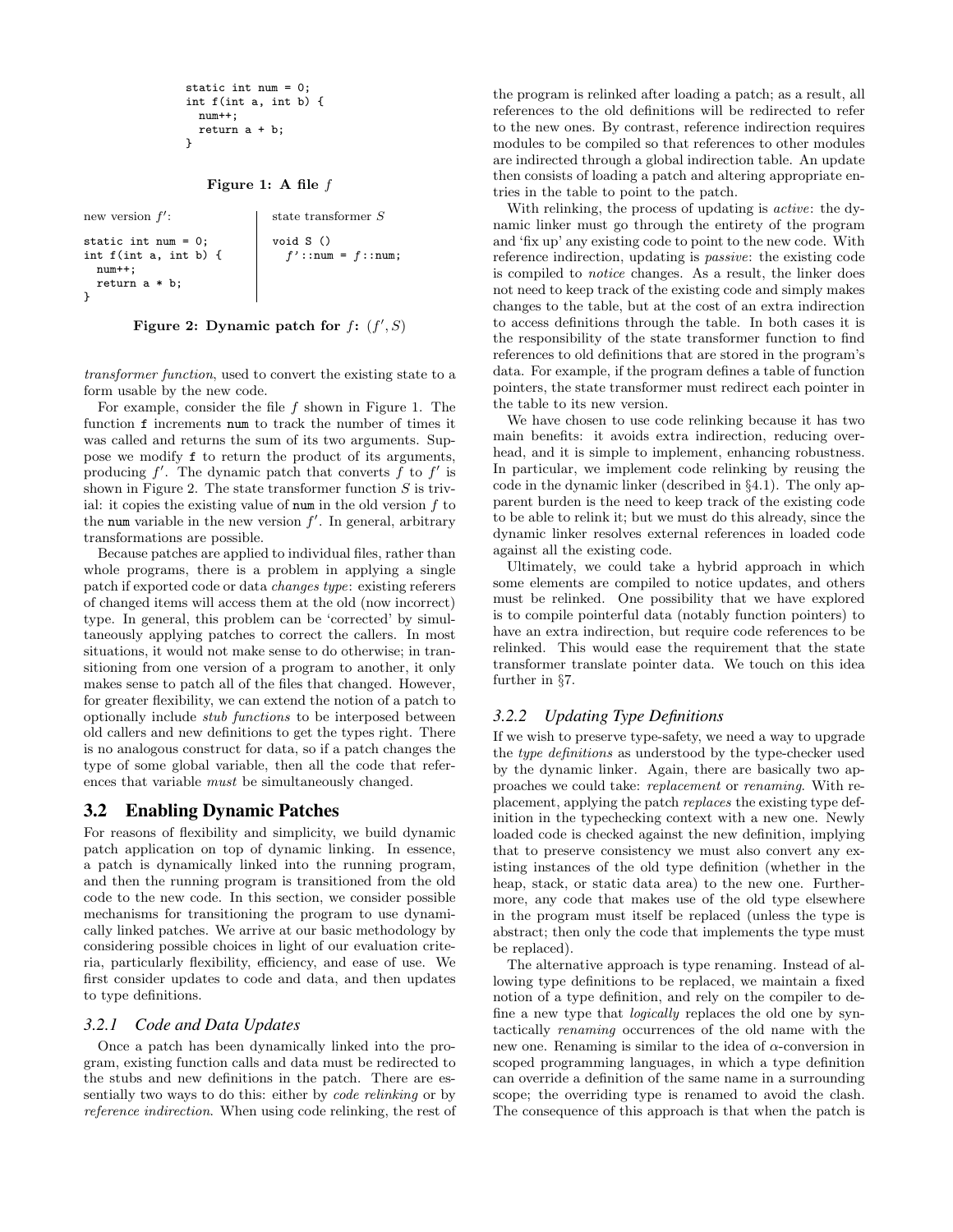applied, existing instances of the old type are left as they are; the state transformer function and/or the stub functions in the patch can be used to convert old instances at update-time or later if needed. The typechecking context retains its definition of the old type and adds a new one for the new type.

There are advantages to both approaches. Type replacement, in general, is quite flexible and easy to use: it maintains the identity of a type within the program but lets its definition change. The system updates the values of the changed type (perhaps using user-provided code), so long as the programmer has updated all of the modules that use that type. However, because the program has no notion of the old and new versions of the type, the system must ensure that it can (logically) convert all of the old types invisibly. This restriction prevents an update to a type while code in the program is using values of that type [7]. In contrast, type renaming only allows the loading of new types to logically replace existing ones, placing more burden on the programmer to convert values from the old to new type in either the state transformer or stub functions. However, renaming provides more freedom in timing updates, since the program is 'aware' of both versions.

Implementing type renaming is quite simple, requiring no additional runtime support. To be practical it does require a standard method for renaming type definitions at compiletime so that different developers do not choose clashing or inconsistent names, which would result in program errors. This problem can be solved by taking a cryptographic hash (e.g. using MD5 [18]) of the type's definition to arrive at a consistent name. In contrast, type replacement requires a way to find all existing instances of a given type, and a way to change them from the old version to the new. Furthermore, to ensure that type updates do not occur when code that uses them is active requires heavyweight mechanisms to track when modules are in use [6, 13, 9].

We favor the simpler type renaming approach over the more complex, though easier to use, type replacement approach. Type renaming is more likely to be correctly implemented because it is simple, and is more portable, relying on facilities available in type-safe dynamic linkers. Renaming also provides more flexibility as to when and how values of changed type will be converted. Other approaches [14] have cited runtime type dispatch operators (e.g. instanceof in Java) as a reason for performing type replacement, but we believe more study is needed to bring to light the problems of type renaming in such a context. In our experience, renaming types at compile-time, and having multiple notions of a type in the program, has not been problematic; we present some of our experience in this regard in §5.1.1.

#### 3.3 Building Updateable Systems

Now that we understand the mechanisms for building a system that can have dynamic patches applied to it, two key methodological questions remain. The first is how the patches are generated. The second is how to structure our system so that patches can be correctly applied, particularly with respect to the timing of patch application.

#### *3.3.1 Patch Construction Methodology*

Constructing correct software is already difficult, so having to write dynamic patches only compounds the difficulty. A key goal of our approach has been to reduce the added burden as much as possible. In particular, we wish to simplify the process of constructing patches, and we wish cleanly to separate software development from patch development.

Our approach to generating patches is straightforward. First, the programmer develops and tests a new version of the code, exactly as if he was going to statically compile and deploy it. Next, our system automatically generates as much of the patch file as possible by comparing the source of the old code to that of the new code. Finally, the programmer fills in the parts of the state transformer and stub functions that could not be automatically generated.

A key benefit of this approach is that software development is separated from patch development. This is possible because our notion of patch (and our implementation of it) allows essentially arbitrary changes to the running program, and all of these changes are encapsulated in the patch file. In many other systems, patches are limited to certain forms, and so software development is similarly limited. For example, in Dynamic C++ classes [12], changes are limited to instance methods and data; static methods and data cannot evolve. As a result, the process of generating patches is tied to development, with the newest version of the software having artifacts of the old version, such as useless fields in structures or additional copies of static data.

#### *3.3.2 Automatic Patch Generation*

A novel aspect of our approach is the (mostly) automatic generation of patch files. This feature was originally born out of convenience: it is very tedious to write state transformation and stub functions by hand. It has also proven invaluable in minimizing human error: it is less likely that a necessary state transformation or stub function will be accidentally left out. As it turns out, a very simple syntactic comparison of files, informed by type information, can do a good job of identifying most changes.

The job of the patch generator is twofold: identify changes to functions and data, and when possible, generate appropriate stub functions and state transformers. The identification algorithm is simple. First, both the old and new version of the file to patch are parsed and type-checked. Then, for each definition in the new file, the corresponding definition is looked up by name in the old file. In the case of type definitions, the bodies of the definition are compared and differences are noted. In the case of value declarations, the bodies are also compared syntactically, taking into account the differences in type definitions; in particular, the syntax of a function may remain the same from the old to the new version, but the function has actually changed if a type definition mentioned in the body has changed.

After the identification has completed, the state transformation code is generated. For all global variables that remain unchanged, an assignment statement is created from the old to the new versions, like the one for num in Figure 2. For those global variables that have changed type, appropriate code is generated automatically, when possible. For example, in FlashEd, our updateable webserver (described in §5), we often change the type definition httpd conn, which contains information about a pending connection. All connections are stored in a global array of httpd conn's. In this case, the generator automatically inserts a loop that copies from the old to new array, calling a type conversion function for each element, which is also generated automatically (to the extent possible), as explained below.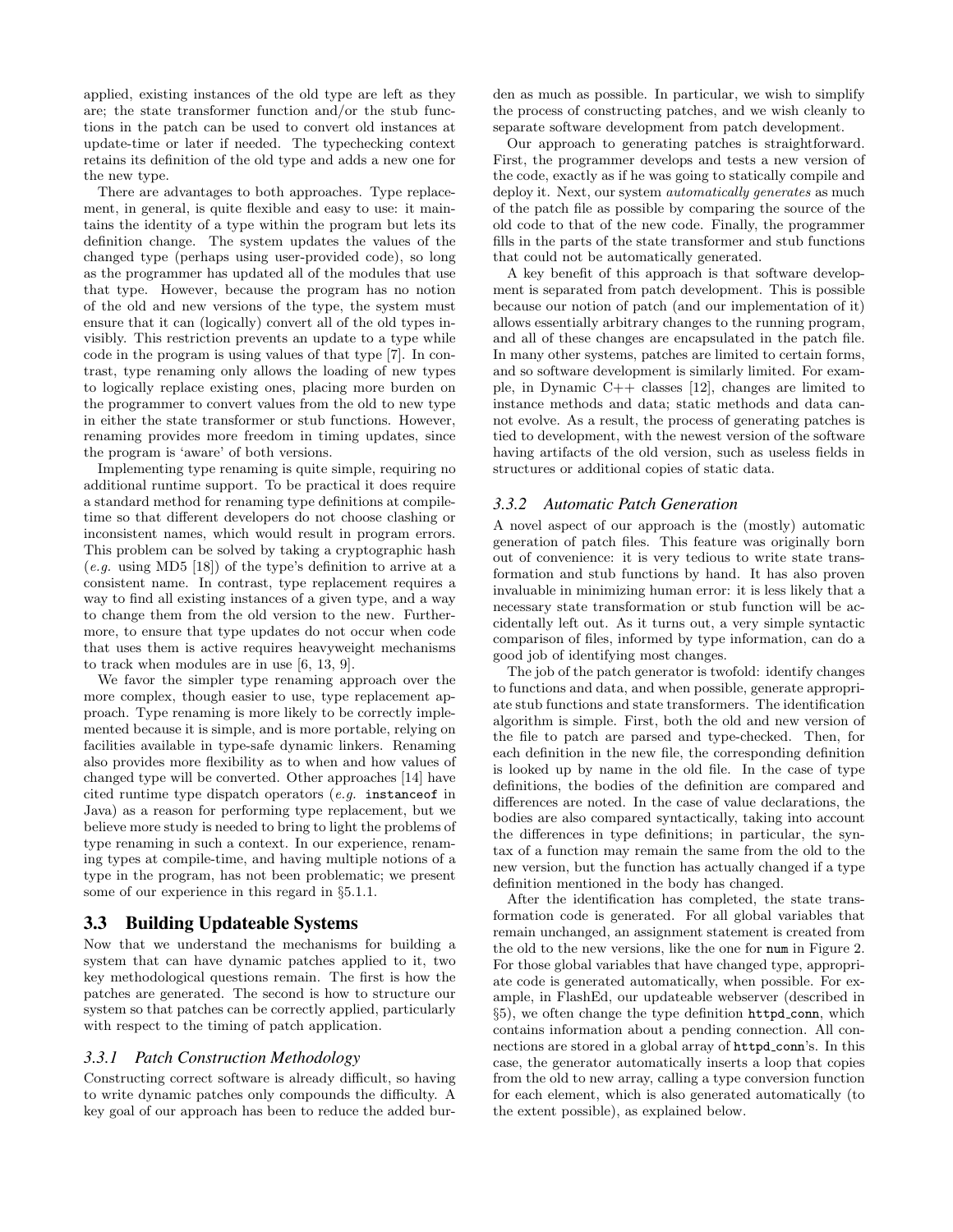The patch generator also generates default stubs for functions that have changed type. Two basic modes are possible. In the simplest mode, the generator merely inserts a statement that raises an exception. This is useful when all patches for the running program are to be applied simultaneously. In this case no stub functions should ever be invoked, so the exception signals an unexpected error. The second mode is to automatically generate a call to the new version of the function, first translating the arguments appropriately. Because we have, to this point, only applied all patches simultaneously, we have not yet implemented this mode, although it should be straightforward.

During the identification phase, the patch generator keeps track of any type definitions that have changed, and generates new names for these types by taking the MD5 hash of the pretty-printed type definition. This allows development of patches by multiple programmers without the worry of choosing incompatible type names.

Finally, type conversion functions are constructed to the extent possible for data conversion from old to new versions of a type, and vice versa. These are used by the state transformation and stub code, as mentioned above. For struct types, each field with an unchanged type is copied; each field that is added is given a default value; and each field that has changed type is translated. Values of union type are deconstructed and then reconstructed at the new type, translating any fields that have changed. In the case that a translation is not possible, a placeholder is left for the programmer to fill in the appropriate value. Currently we support translation between like types  $(i.e., int and float),$  and struct and union types (by calling the appropriate type conversion function).

#### *3.3.3 When to Apply Patches*

A critical component of assuring patch correctness is the timing of an update. In particular, it is possible for a wellformed update to be applied at a bad time, resulting in incorrect state. For example, consider the file  $f$  and its patch, shown in Figures 1 and 2, respectively. Here the patch state transformation function S copies the current value of num to the new version. The new code then uses this new version of num. If this patch is applied while f is inactive (that is, f is not currently running, and not on the stack) then everything will be fine. However, if (the old version of) f begins execution just before the patch is applied, it will increment the *old* version of num *after* it has been copied by S. The result is the new version of num will not reflect the call of f.

Unfortunately, Gupta has shown that the problem of correct timing is, in general, undecidable [9]. Thus, in existing systems, programmers must identify correct timing conditions for a given patch, a task which typically must be done by hand [13, 6] or with very limited automated support [9]. Furthermore, dynamically enforcing these conditions requires special runtime support [13] or restrictions to updating only inactive code [7, 14, 6], which still does not necessarily guarantee that race conditions of the above sort will not occur.

Instead, we observe that the problem of timing can be greatly simplified by requiring the program to be coded from the outset so that updates are only permitted at wellunderstood times. This transfers the timing enforcement issue from run-time to compile-time: rather than assuming,

as past approaches do, that a program will not be aware that it is updateable, and thus updates may conceptually occur at any time, we instead require the program to be coded to perform its own updating. Furthermore, not only can we 'eyeball' the code to determine an appropriate spot, we can use the techniques of previous authors mentioned above to determine one. The difference is that this spot is codified at software construction time, as opposed to specified and enforced at runtime.

As a result, we avoid the implementation complexity of update timing enforcement, without losing the benefits of correctness. The cost is that the system must be constructed appropriately from the outset. However, given that the clientele of dynamic updating systems already recognize the need for updates, this is perfectly reasonable. Our own experience, and that of other updating systems, such as Erlang [3], indicate that this burden is not great, especially compared to the complexity of application-specific approaches that use hot and cold standbys.

## 4. IMPLEMENTATION

We have implemented our framework to target Typed Assembly Language (TAL) [16]. Both TAL and its cousin, proof-carrying code [17], belong to a framework we call verifiable native code, in which native machine code is coupled with annotations such that the code is provably *safe*. A wellformed TAL program is memory safe (i.e. no pointer forging), control-flow safe (*i.e.* no jumping to arbitrary memory locations), and stack-safe (i.e. no modifying of non-local stack frames) among other desirable properties. TAL has been implemented for the Intel IA32 instruction set; this implementation, called TALx86 [15], includes a TAL verifier and a prototype compiler from a safe-C language, called Popcorn, to TAL.

This section presents the details of our implementation, including how we implement dynamic updating by code relinking, and how we define patch files and compile them to TAL.

## 4.1 Dynamic Updating

In previous work, we added a type-safe dynamic linker to TALx86 [11]. Our current work extends that work to provide dynamic updating for Popcorn programs. We briefly describe the existing dynamic linker, and follow with the changes we made to support dynamic updating.

At the core of the TAL dynamic linker is a simple primitive, load, that loads and verifies TAL modules. The remainder of the linker's functionality, which includes linking and symbol management, is written in Popcorn, and can thus be proven type-safe, adding to the implementation's robustness.

Dynamically loadable files are compiled so that their external references are indirected through a local table called the global offset table (GOT) in the style of ELF dynamic linking [22]. At load-time, the entries in this table are resolved with the exported definitions of the running program. These definitions are tracked by the dynamic linker within a global dynamic symbol table. This 'table' consists of a linked list of hashtables, one per module, that maps symbol names to their addresses. In ELF, both the GOT and the dynamic symbol table are encoded as part of the object file header, but in our system, they are written in Popcorn. In particular, the GOT for each loadable file is constructed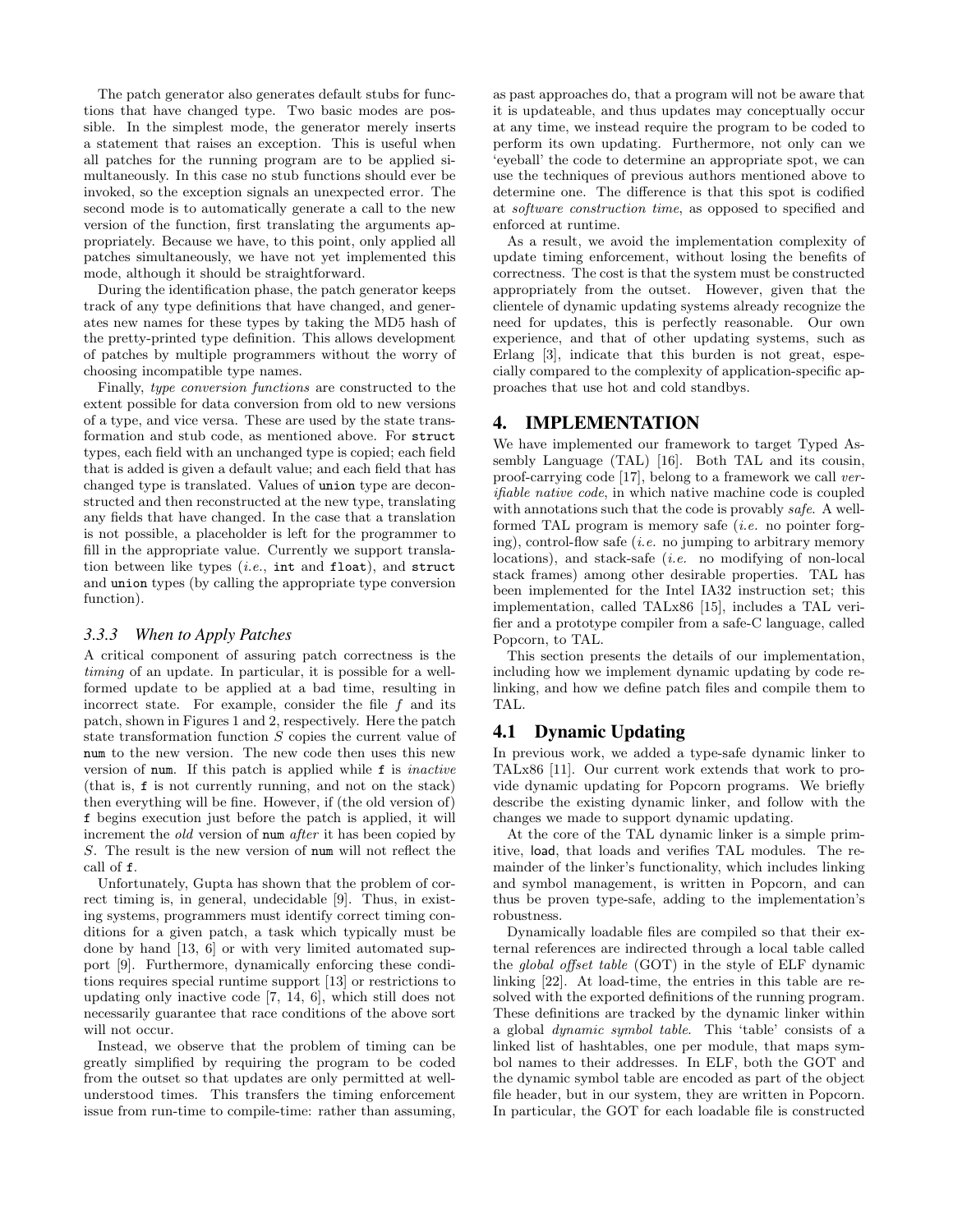automatically via a source-to-source translation, and the dynamic symbol table is generated and maintained by symbol management part of the dynamic linker. As a result, the indirection facility and the the process of linking can be checked for type-safety.

To support dynamic updating, we alter this scheme only slightly. Say we are loading a patch for some program module A.

- 1. All files, whether statically- or dynamically-linked, are compiled to have a GOT, and external references are indirected through that GOT.
- 2. When the patch for A is loaded, a new hashtable is created to be stored in the dynamic symbol table. Once the patch has been linked with the running program, the patch's state transformer copies the old state from A, transforming it as necessary. If an error occurs during linking (e.g a symbol is looked up at the wrong type) or state transformation (some exception is raised), then we roll back to the old version of A. This can be done by simply throwing out the new hashtable, since the old code and the old hashtable has not been modified. Once state transformation is complete, the existing code in the program is relinked; this includes the present version of A in case that code is still active. The result is that the GOT's of each of the existing files will have their entries redirected to the new code's symbols. Finally, the old A's hashtable is essentially removed from the dynamic symbol table (see below). When applying multiple patches simultaneously, we require more than one linking pass, since patches may contain mutually-recursive references, but the gist is the same.

To properly support these operations, we modified our dynamic linker to support the following features:

- Exporting static variables. This allows state transformers have access to all global state. To avoid name clashes between files, we prepend local variables with  $filename::Local::.$
- *Customized linking order*. This allows us to look up existing table entries before they are overwritten; this is important for state transformer functions, which may refer to both old and new versions of a given variable.
- Rebinding. We can map symbols in the program to different names in the dynamic symbol table. This allows us to replace function symbols with stubs that do not have the exact same name.
- Secondary lookups. After a patch is loaded, say for module A, the old version of A needs to be relinked in case it is still active. In this case, if a lookup during the relinking finds a requested symbol at the wrong type, it secondarily looks for the old version of that symbol in an older hashtable. This circumstance will only occur when a symbol changes type and does not, or cannot in the case of data, define a stub function. Because the old A is going to shortly be outmoded by the new A, we allow the code to use the old version of the symbol. In contrast, when relinking the rest of the program *(i.e.* everything but the old version of  $A$ ), we do not allow secondary lookups, effectively enforcing

that current code always refers to the most current symbols.

• Weak pointers. Once relinking is complete, we would like to remove any old hashtables from the dynamic symbol table to make the old code unreachable, and thus garbage-collectible. However, doing so is strictly correct because there is no guarantee that this old code will not be active at the next update, and thus need to be relinked. An effective compromise is to keep the old hashtables linked into the dynamic symbol table with weak pointers. Weak pointers do not keep data from being garbage collected when not reachable by some non-weak pointer elsewhere in the program, and thus code can be collected when it is no longer needed.

Unfortunately, TAL does not currently support weak pointers, but adding them would be straightforward. To simulate the weak pointer implementation, for purposes of understanding the performance of updated programs, we remove the old tables following an update, but ensure via program construction that the removed code will not be active at the next update.

## 4.2 Patches

Our implementation of dynamic patches closely follows the abstract description of §3.1. The contents of a patch are described by a patch description file containing four parts: the implementation filename, the interface code filename, the shared type definitions, and the type definitions to rename. The first two fields describe the patch: its implementation in the first file, and the state transformer and stub functions in the second file. The final two fields are for type namespace bookkeeping. The shared type definitions are those types that the new file has in common with the old, while the changed definitions are in the renaming list, along with a new name to use for each. The compiler uses this information to syntactically replace occurrences of the old name with the new one.

As introduced in the state transformation function of Figure 2, we need a way to refer to different versions of a variable within the interface code file. For a variable  $x$ , we may wish to differentiate between the  $old$  version of  $x$ , the new version of  $x$ , or the *stub function* for  $x$ . This is achieved by prepending the variable references in the interface code file with New::, Old::, and Stub:: respectively. With no prefix, the reference defaults to the version available before the patch was applied; this turns out to simplify how we compile patch files.

The patch file is compiled by translating it into a normal Popcorn file, and then using the normal Popcorn compiler. The translation works as follows. First, all definitions in the implementation file whose variables are in the sharing list are made into externs, which will resolve to the old version's definitions at link time. Second, all of the defined variables (non-extern) in the implementation file are prefixed with New::. Third, the interface code file and the implementation file are concatenated together. Finally, all the mappings from the renaming list are applied to the file's type names. The resulting file is then compiled to be loadable and updateable, as described above.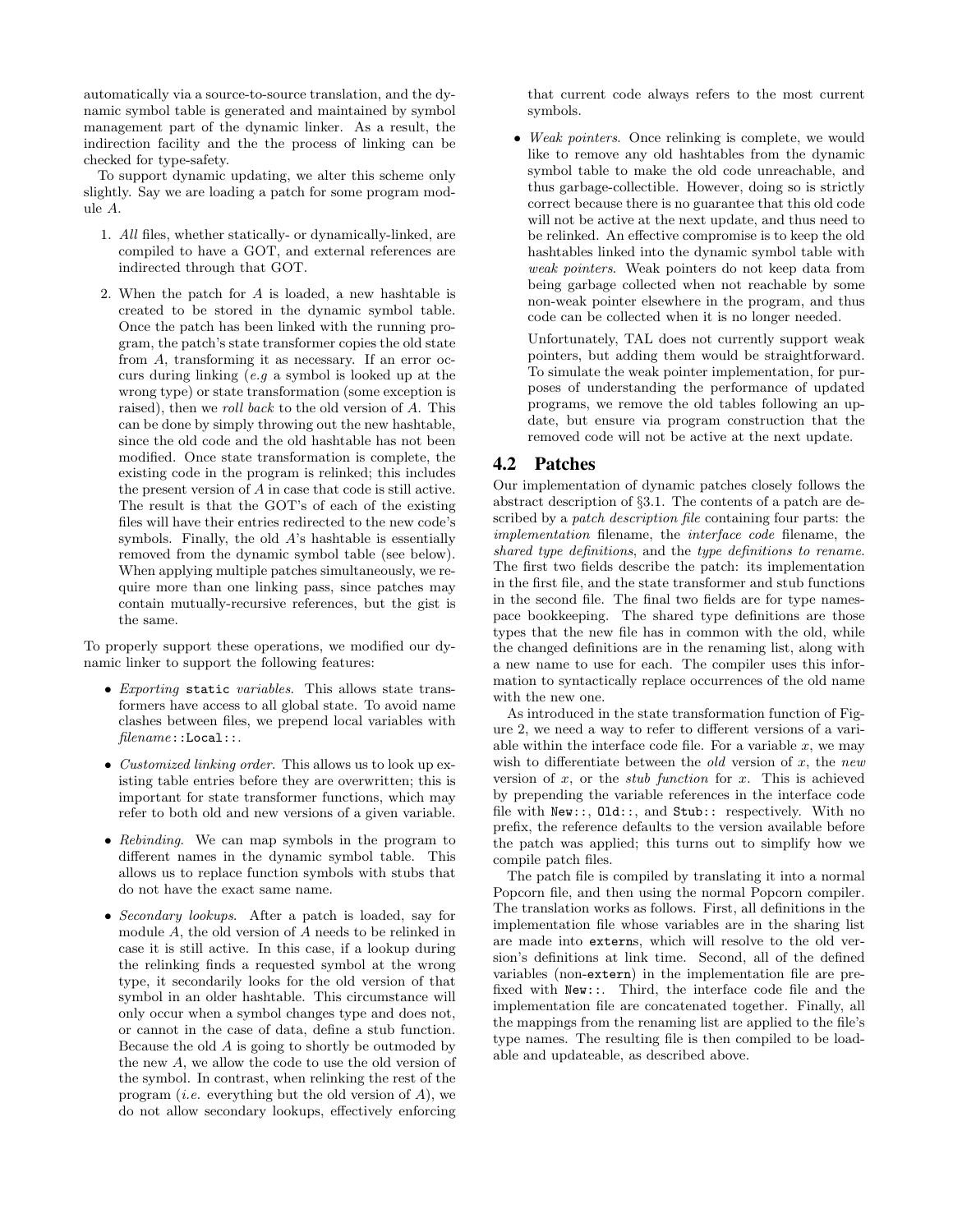| Гo      | changed |       | source | total   | interface LOC |         |
|---------|---------|-------|--------|---------|---------------|---------|
| ver     | files   | types | 'JOC   | patches | auto          | by hand |
| $0.2\,$ |         |       | 433    | 16      | 1324          | 48      |
| 0.3     |         |       | 813    | 14      | 1261          | 99      |
| 0.4     |         |       | 1557   | 19      | 214           | 99      |

Table 1: Summary of changes to versions 0.2 through 0.4 of FlashEd

## 5. THE FLASHED WEBSERVER

To demonstrate our system, as well as to further inform its design and implementation, we developed a dynamicallyupdateable webserver, based on the Flash webserver [19]. Flash consists of roughly 12,000 lines of C code and has performance competitive with popular servers, like Apache [1]. We constructed our version, called FlashEd (for Editable Flash), by recoding Flash in Popcorn while preserving its essential structure and coding techniques. In this section, we use FlashEd as a case study to explain three aspects of our system: how to construct an updateable application, how to construct and test patches in practice, and how dynamic updateability affects application performance; we look at the first two of these points in this section, and discuss performance in the next section.

#### 5.1 Building an Updateable Application

Flash's structure is quite amenable to ensuring patches are well-timed. It is constructed around an event loop (in a file separate from that of main) that does three things. First, it calls select to check for activity on client connections and the connection listen socket. Second, it processes any client activity. Finally, it accepts any new connections. This kind of event loop is common in server applications.

Only two changes were needed to Flash to support dynamic updating. First, we added a maintenance command interface. A separate application connects to the webserver and sends a textual command with the files to dynamically load. After the select completes, a pending maintenance command is processed and the specified dynamic patches are applied. Upon completion, the event loop exits and re-enters the loop (thus reflecting any change to the file containing the loop) and continues processing. Relevant state is preserved between loop invocations.

The second change was to how errors were handled. Flash contains many places where exit is called upon the discovery of illegal conditions. Such aborts are not acceptable in a non-stop program, so we changed these cases to throw an exception instead. When the event loop catches any unexpected exceptions, it prints diagnostics, shuts down existing connections, and restarts. If an exception is thrown from a module that maintains state, that state is also reset. Thus the program can continue service until it can be repaired, albeit with the loss of some information and connections.

#### *5.1.1 Patching*

To gain experience evolving a program using our system, we constructed FlashEd *incrementally*. Our initial implementation (version 0.1) lacked some of the Flash's features (such as dynamic directory listings) and performance enhancements (such as pathname translation caching and file caching). We added these features, one at a time, following the process outlined in §3.3.1. Version 0.2 adds pathname translation caching; version 0.3 adds file caching; and version 0.4 adds dynamic directory listings.

Information about the changes between versions, including the patches that resulted, is summarized in Table 1. Columns two to four of the table show the changes to the source code made from the previous version, including the number of changed or added source files (not including header files), the number of changed type definitions, and the number of changed or added lines of code. The last three columns describe the patches, including the total number of patches generated (not including the type conversion file), the total lines of generated code for the patch interface code files, and those lines that were added or changed by hand.

There are two things to notice in the table. First, the number of patches generated exceeds the number of changed source files; this is because certain type definitions changed, such that functions in those files that refer to those types also effectively changed. Second, the number of lines of interface code automatically generated far exceeds the amount modified or added by hand. This is not to say that the process of modifying the automatically-generated files was simple (it was not in some cases), only that a large portion of the total work, much of it tedious, could be done automatically. For example, many of the generated lines include extern statements that refer to the old and new versions of changed definitions; these would have had to be placed by hand otherwise. Most importantly, using the patch generator guaranteed that the patches were complete—all of the changes were identified automatically, even though some changes needed to be addressed by the programmer.

The alterations to the generated files usually had one of three forms. First, we had to write code in the state transformer function to translate pointerful data. For example, sometimes various connection handler functions changed, so we had to translate references to those handlers in the global handler array to point to the new version. Second, we had to occasionally fill in placeholders in the generated type conversion functions, particularly for function pointers (like the per-connection timeout function) and newly-defined types (like a struct added to manage cached files). Finally, we had to add code to the state transformer to initialize new functionality; this code already exists in (and was copied from) main, but because the new functionality is added dynamically, the code must run in the state transformer.

## 5.2 Experience

To simulate a production environment, we have been running a public server and attempting to never shut it down, making all changes on-line. A brief chronology for FlashEd is shown in Figure 3. We started version 0.1 at http: //flashed.cis.upenn.edu on October 12, 2000, to host the FlashEd homepage. We applied patches for version 0.2 on October 20 and for version 0.3 on November 4. All patches were tested offline on a separate server under various conditions, and when we were convinced they were correct, we applied them to the on-line server. Even so, we found a mistake in the first patch—a flag had not been properly set and applied a fix on October 27. In addition, we applied roughly five small patches for debugging purposes, such as to print out the current symbol table.

Running the server has revealed which aspects of the system work well and which do not. For instance, we learned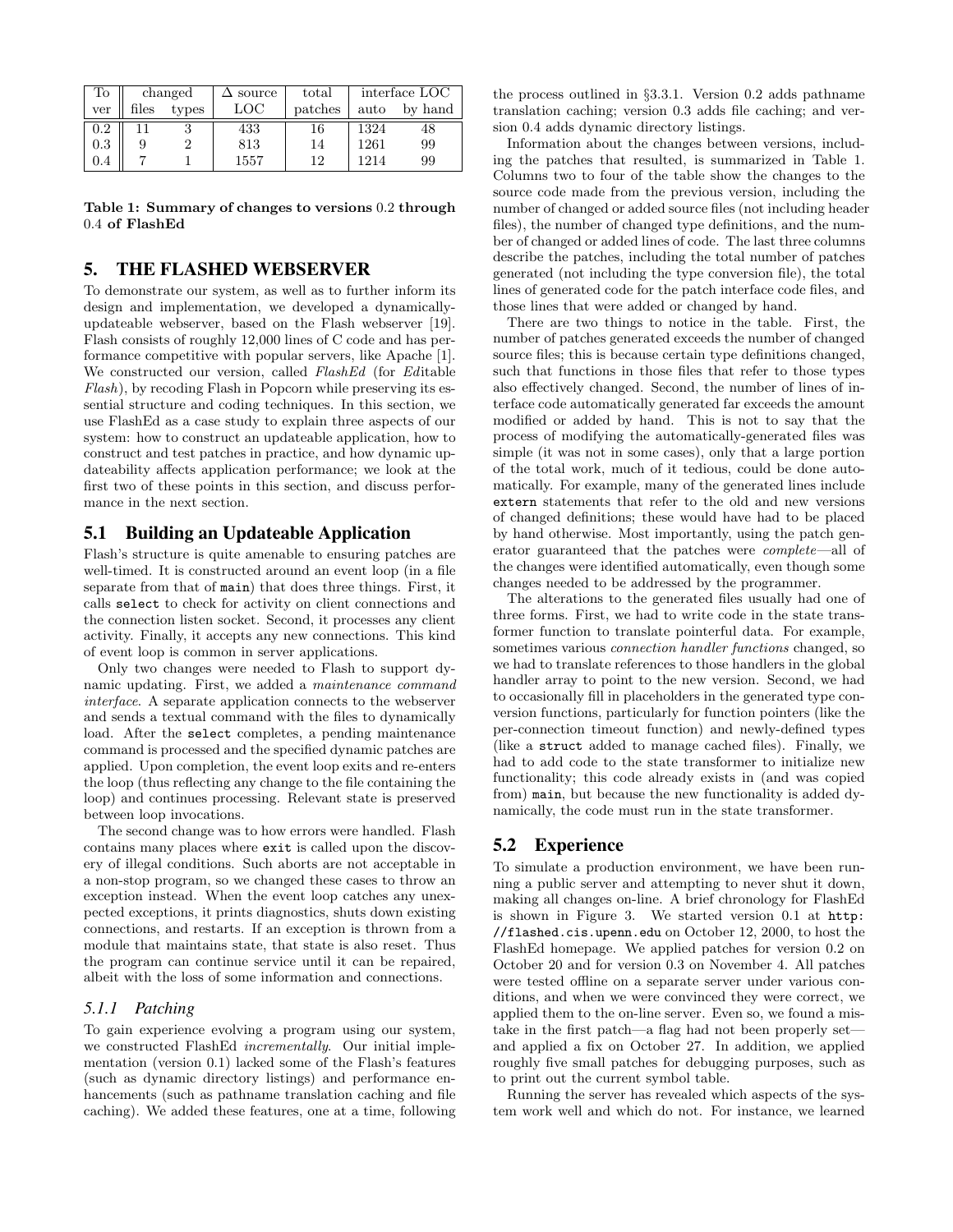

Figure 3: Timeline of FlashEd updates

soon after we deployed the server that our version of the TAL verifier is buggy—it only checks a subset of all of the basic blocks in loaded files. Since the verifier is part of the trusted computing base, it cannot be updated. As a result, we shut down the server on February  $7<sup>1</sup>$  and redeployed it compiled with the new verifier. To accommodate these kinds of changes dynamically, we could allow certain trusted code to be loaded without benefit of verification.

We also made a human error when compiling the server: we forgot to enable the exporting of static variables when compiling the library code. This problem became apparent when we attempted to dynamically update the dynamic updating library. The library was not properly removing old entries from the dynamic symbol table, and so we wanted to patch the library to fix the problem, as well as clean up the existing symbol table. However, since the symbol table is declared static, it was not available for use by the patch. As a result, any update to the library is effectively precluded since the state cannot be properly transferred.

On the whole, however, the system has been easy to use, since the only burden on the programmer is to fill out parts of the patch that the automated generator leaves out, and then to test the patches off-line. It has been particularly effective to be able to load code to print out diagnostic information. For example, on a number of occasions we loaded code that would print out the dynamic symbol table (by calling an existing function in the updating library) to make sure that symbol names referenced in our patches, particularly the ones chosen for static variables, matched the ones present in the table. We also loaded code to print out the state of the file and translation caches, to make sure that things were working.

Having the verifier to check patches as they are being loaded has been quite valuable. For example, we tried to apply some patch files that were incorrectly generated; the implementation file path mentioned in the patch description file was for an incorrect version. As a result, some of the type definitions were incorrect, and this fact was caught by the verifier. Once we applied a patch whose state transformation function failed to account for null instances; the updating library caught the NullPointer exception and rolled back the changes made to the symbol table. Using an unsafe language, such as C, would have resulted in our non-stop

system stopping with a core dump.

## 6. PERFORMANCE ANALYSIS

Adding dynamic-updating imposes a number of costs on the system. At update-time, each patch must be verified and linked. At run-time, each external reference entails an extra indirection, essentially inherited from dynamic linking. In this section, we present the results of some experiments that measure these costs.

Our experimental cluster is made up of four dual-300 MHz Pentium-II's with split first level caches for instruction and data, each of which is 16 KB, 4-way set associative, writeback, and with pseudo LRU replacement. The second level 4-way set associative cache is a unified 512 KB with 32 byte cache lines and operates at 150 MHz. These machines receive a rating of 11.7 on SPECint95 and have 256 MBs of EDO memory. Each machine is connected to a single Fast Ethernet (100 Mb/s), switched by a 3Com SuperStack 3000. We run fully patched RedHat Linux 6.2, which uses Linux kernel version 2.2.17.

## 6.1 FlashEd runtime performance

The only runtime overhead of our implementation is incurred through the use of the GOT, which is inherited from dynamic linking. We could avoid this cost by implementing our linker to resolve external references in-place, as described in [11]. Using a GOT, each external reference requires two additional instructions, which adds about 2 cycles (or 6.7 ns) on our machines. By itself, this overhead is not very meaningful, since its overall effect is applicationspecific, depending on both the number of external function calls made during execution, and the amount of computation that occurs between those calls. To provide context, we examined the impact of this overhead on FlashEd's application performance.

To measure server performance, we used httperf  $(v0.8)$ , which is a single, highly-parameterizable executable process that acts as an HTTP client. It can generate HTTP loads in a variety of ways, being able to simulate multiple clients by using non-blocking sockets. To ensure that the server is saturated, multiple httperf clients can be executed concurrently on different machines. Throughput is measured by sampling the server response over fixed intervals, and then summarizing the samples at the end of the test.

Our experimental setup is as follows. One machine runs the webserver, and the other three run httperf clients. To simulate 'typical' client activity, we ran a log-based test, in which each client uses an identical *filelist* containing a list of files to request, with a corresponding weight for each file. Each request is determined pseudo-randomly, as preferenced by its weight. Our filelist was obtained from the WebStone benchmarking system [23], which claims it to be a fair representation of file-based traffic. We used 90 second sample times, and we measured each server for roughly 32 minutes, totalling 21 samples. Because we observed skewed distributions in many cases, we report the median, rather than the mean, and use the quartiles to illustrate variability. (We had to make some minor changes to httperf to run this test.)

Figure 4 shows the results of our measurements. The Xaxis varies with server version; the first three columns show the throughput for FlashEd 0.1, 0.2, and 0.3, respectively, and the fourth column shows the throughput for Flash (compiled using gcc version egcs-2.91.66 with flag -O2) as a point

<sup>&</sup>lt;sup>1</sup>Actually, the power was accidentally shut off on the server, and so we took that opportunity to make the change.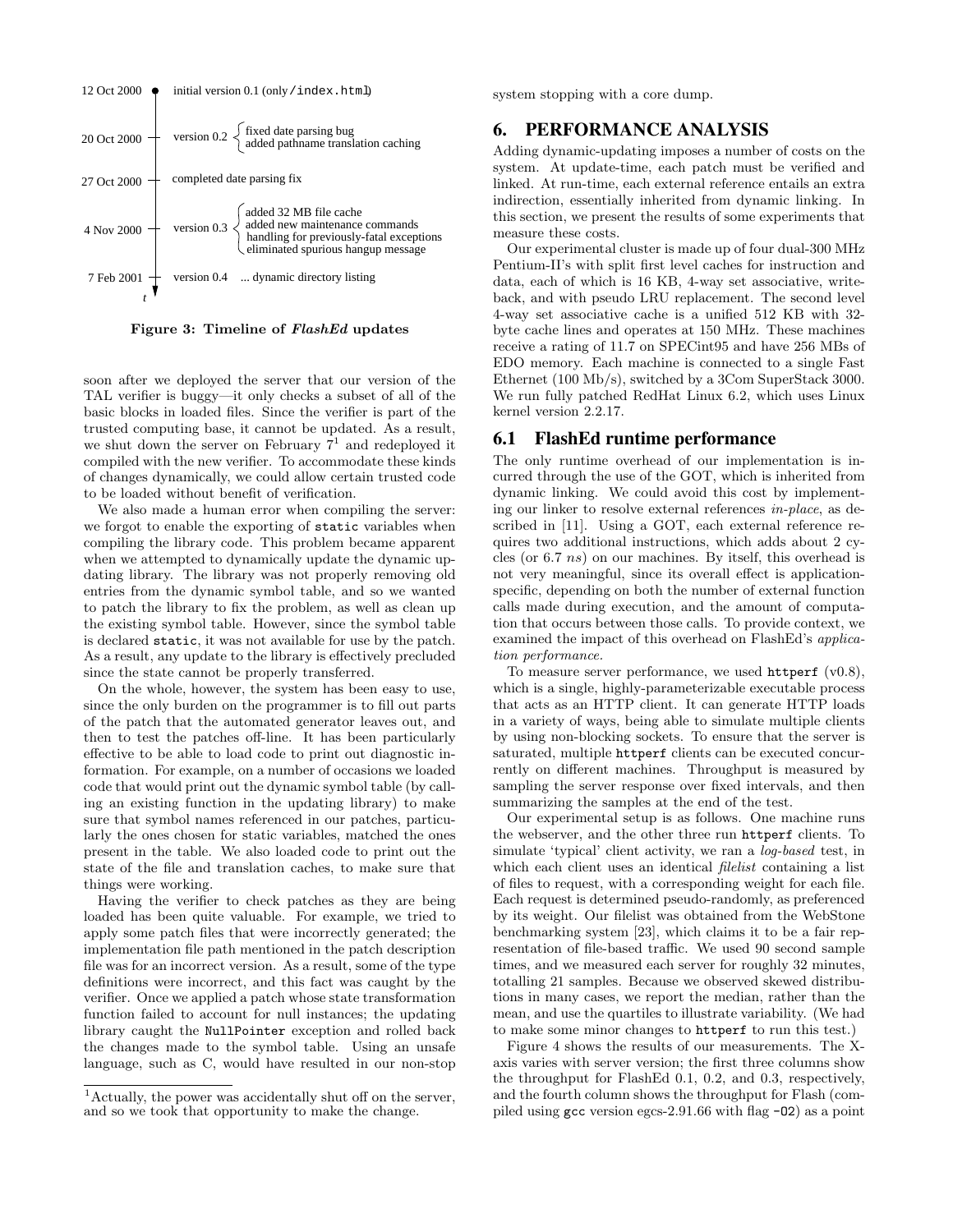

Figure 4: Flash and FlashEd throughput by version

of reference. The Y-axis shows throughput in Mb/s (note that it does not start at 0). For each version of FlashEd, we measured the server's performance when it was compiled with and without updating support (labeled *static* and updateable in the figure, respectively), as well as when it was patched on-line (labeled updated in the figure); for example, the updateable FlashEd 0.3 was compiled directly from the version 0.3 sources, while updated FlashEd 0.3 was compiled from the version 0.1 and then patched twice dynamically. We suspected (correctly or incorrectly) that an updated FlashEd would have higher overhead than an updateable one due to a larger heap and memory footprint, since it retains the original version of the code in the text segment while new code is loaded into the heap. For each server we show the median throughput, with the quartiles as bars.

#### *6.1.1 Analysis*

The overhead due to updating is the difference in performance, per server version, between the medians of the static and updated/updateable versions. In all cases, this overhead is between 0.3% and 0.9%, which is negligible when compared to the measured variability. This variability is not unexpected because the URL request pattern seen by the server differs from sample to sample, since the URL's requested in aggregate by the three clients will differ during each sample (we chose longer sample times to mitigate this effect). To reduce experimental variability, we also ran tests in which the httperf clients constantly request the same URL, using a variety of URL file sizes. For these tests, the variability dropped significantly (the semi-interquartile range was typically 0.25% of the median, as opposed to about 3% for the log-based test), and the overheads were similar, ranging from 2.3% for a 500B file and 0% for a 500KB file; details on these tests can be found in [10].

The measurements do not consistently favor either the updated or updateable code. In particular, for FlashEd 0.2, the updated server is slightly faster than the updateable one, while the reverse is true for version 0.3. The fact that the relative and absolute locations of the code in an updated program is different than the updateable one may be one source of difference, since the same modules will be affected differently by cache policy. In addition, because the heap sizes are the same but the updated program uses some of this heap to store update code, we have observed that the



Figure 5: Time to apply dynamic patches

updated code garbage collects more often, favoring the updateable code in this regard. However, in general this difference is well within the measured variability of the numbers and may be due to experimental variation.

We are encouraged by the fact that FlashEd 0.3 has performance essentially identical to that of Flash, though at first this is surprising, given our prototype compiler. However, much of the cost of file processing is due to I/O, reducing the benefit of compiler optimizations; a more CPU intensive task would certainly favor the C implementation. In any case, FlashEd's favorable performance suggests that TAL, and verifiable native code in general, is a viable platform for medium-performance, I/O-intensive applications.

#### 6.2 Load-time overhead

Our updating system also imposes a load-time cost to link and verify dynamic patches. We measured the component costs to apply patch files, and in Figure 5 we present measurements for the patches to update FlashEd version 0.2 to version 0.3. All of these files are applied together, due to the mutually-recursive references among them, for a total time of 16.2s; 0.81s of this time was needed to relink the program.

In the figure, the X-axis is the total size of the compiled patch file, and each bar sums the total time to perform dynamic linking for that patch. We break down dynamic application into three operations: disassembly and consistency checking, which are the core of TAL verification, and other, which is the combination of the remaining costs, including the time to load and link the file, and to verify that its interface (the types of its imported and exported symbols and its exported type definitions) is consistent with that of the program. We can see that the total time is dominated by verification, averaging 72% for consistency checking and 25% for disassembly. According to [8], verification is generally linear in the size of the files being verified, which we find to be true here.

In many contexts, loading times of this magnitude are not a problem. For example, 16 seconds of pause time is less intrusive than an OS reboot. In the case of the webserver, an infrequent pause is at worse inconvenient to the user, but not harmful to the system. However, in other contexts, there may be good reason to want shorter update times.

We have identified three means of reducing the load-time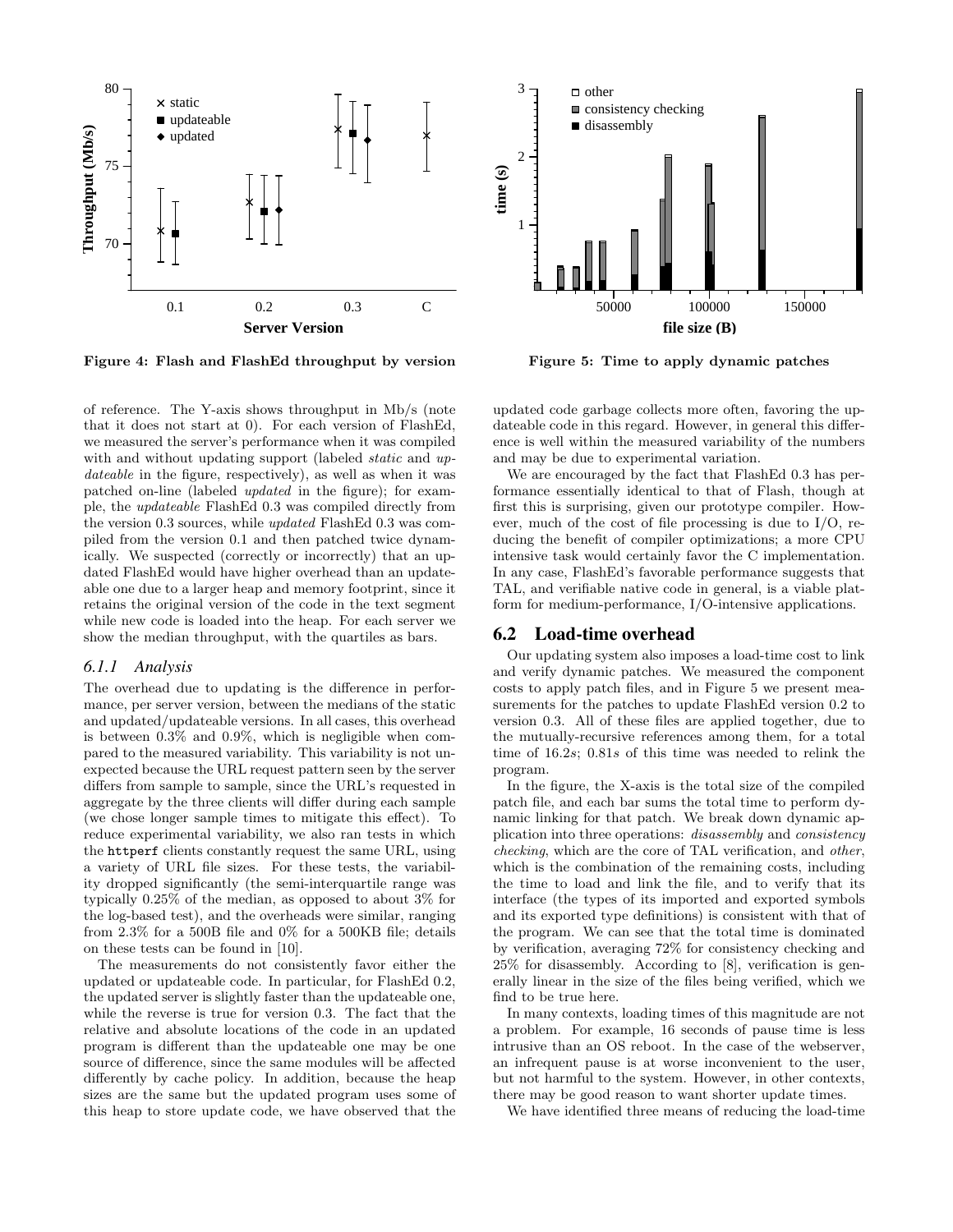cost. First, the verifier could be further optimized, given that proof-carrying code [17] has demonstrated much smaller verification times, albeit with a different type system, and even TAL's implementors recognize that further gains could be made [8]. Second, verification could be performed in parallel with normal service, meaning that the system need only be stopped for linking and relinking, which have negligible cost. Finally, in the case of a completely trusted system (as is FlashEd, for example), we can safely turn off on-line consistency checking, running it instead for each loaded file on some other machine. Leaving on link-checking ensures that the loaded code meshes with the running program at the module level, but trusts that the contents of the loaded module are well-formed. Since consistency checking is the most time-consuming operation, we greatly reduce our total update times as a result.

## 7. DISCUSSION

To conclude, we discuss related work, place our current work into a broader context, and consider future work. We organize the discussion around our four major criteria for evaluating updating systems: flexibility, robustness, ease of use, and low overhead. A more complete discussion of related work may be found in [10].

## 7.1 Flexibility

At one extreme of the flexibility axis are systems that use dynamic linking alone to support updating [2, 21]. These solutions are only adequate when the programmer can correctly anticipates the form of future updates. Other systems are more flexible, but do not allow arbitrary changes. For example, Dynamic ML [7] only permits changing the definitions of types that are abstract, and updated modules cannot remove or change the types of existing elements. The Dynamic Virtual Machine [14], a Java VM with updating ability, and Dynamic C++ classes [12] similarly require class signature compatibility.

At the other extreme of the flexibility axis are systems that, like ours, allow nearly arbitrary changes to programs at runtime [13, 6, 9, 3, 4]. DYMOS [13] (DYnamic MOdification System) is the most flexible existing system; programmers can not only update functions, types, and data, but can also update infinite loops. Like ours, some past systems permit updates to active code. A gradual transition from old to new code occurs at well-defined points, such as at procedure calls [3, 13, 6, 4], or during object creation [12].

We believe our system sufficiently balances flexibility with the other updating criteria: the generality of our dynamic patches allows us to achieve most of the flexibility of the most general solutions, and programmer control of patch application gives good flexibility in timing updating. However, there are some important flexibility limitations we would like to address, as informed by our experience with FlashEd.

*Pointerful Data.* As mentioned in §3.1, we rely on the state transformer function to alter pointers to updated definitions that are stored in the program's data; such references could be to functions (i.e. function pointers), or to global data. For instance, when some function  $f$  is updated, a function pointer to f must be modified during state transformation to point to the new f; the system does not do this automatically. While handling 'pointerful data' in this way seems reasonable for imperative languages like C and Popcorn, this approach is likely insufficient for functional languages that make heavy use of closures (which are essentially function pointers), and may prove problematic for object-oriented languages as well.

An effective way to automatically update pointerful data is to selectively use reference indirection. In particular, we have experimented with having the compiler modify the code so that rather than passing or storing a function pointer, we pass the function's GOT entry. When the function pointer is actually used, the GOT entry is dereferenced, effectively retrieving the most recent version. This approach should apply equally well to pointers to data as well. We have largely implemented this idea, but still have a number of loose ends to tie up.

*Updating abstract types.* In Popcorn, structures and unions can be declared abstract, meaning that only the code in the local file may see the type's implementation; this is enforced by the TAL verifier. As a result, no dynamicallylinked file will be able to see the implementation of an abstract type. In general, this behavior is desirable, but it also potentially prevents updating the abstract types, since it may be impossible to translate objects of the old type to ones of the new implementation.

We can solve this problem by implementing a more flexible type management policy. In particular, whether a type's implementation is visible or not to loaded code can be made a matter of policy; code that updates an abstract type may break the abstraction, but all other code may not. This should be reasonably easy to implement with our linker [11].

*Unchecked updates.* We currently support updates consisting of verifiable native code, but as motivated in §5.1.1, we would also prefer to occasionally update the *trusted* elements of the system, including the TAL verifier and runtime system. Implementing trusted updates should be straightforward by using the underlying loader without the verifier.

#### 7.2 Robustness

Dynamic linking alone provides a significant advantage with respect to robustness over the more general updating system we have proposed, simply because bindings are stable: once bound, a reference never changes. Previous work has leveraged this fact to try to build support for evolving systems that only use dynamic linking. For example, Appel [2] describes an approach in which the old and new version of code can run concurrently in separate threads, with the old version phasing out after it completes its work. Similarly, Peterson et al. [21] describe an application-specific means of stopping a program, updating its code, and then invoking the new version with the old version's state. Both of these approaches suffer the problem that they are more difficult to use and less flexible.

However, as we explained in §3.3.3, allowing code to change arbitrarily can result in incorrect behavior if timing is not considered. While our approach allows a programmer to determine when updates will occur, much work remains for determining where such safe points lie. In particular, things get more complicated with multithreading. Previous work [9, 13, 6] can serve as a starting point for this investigation.

Robustness is greatly strengthened by verifying important safety properties of loaded code, including type safety. This is a key benefit to our approach, and to the DVM [14],